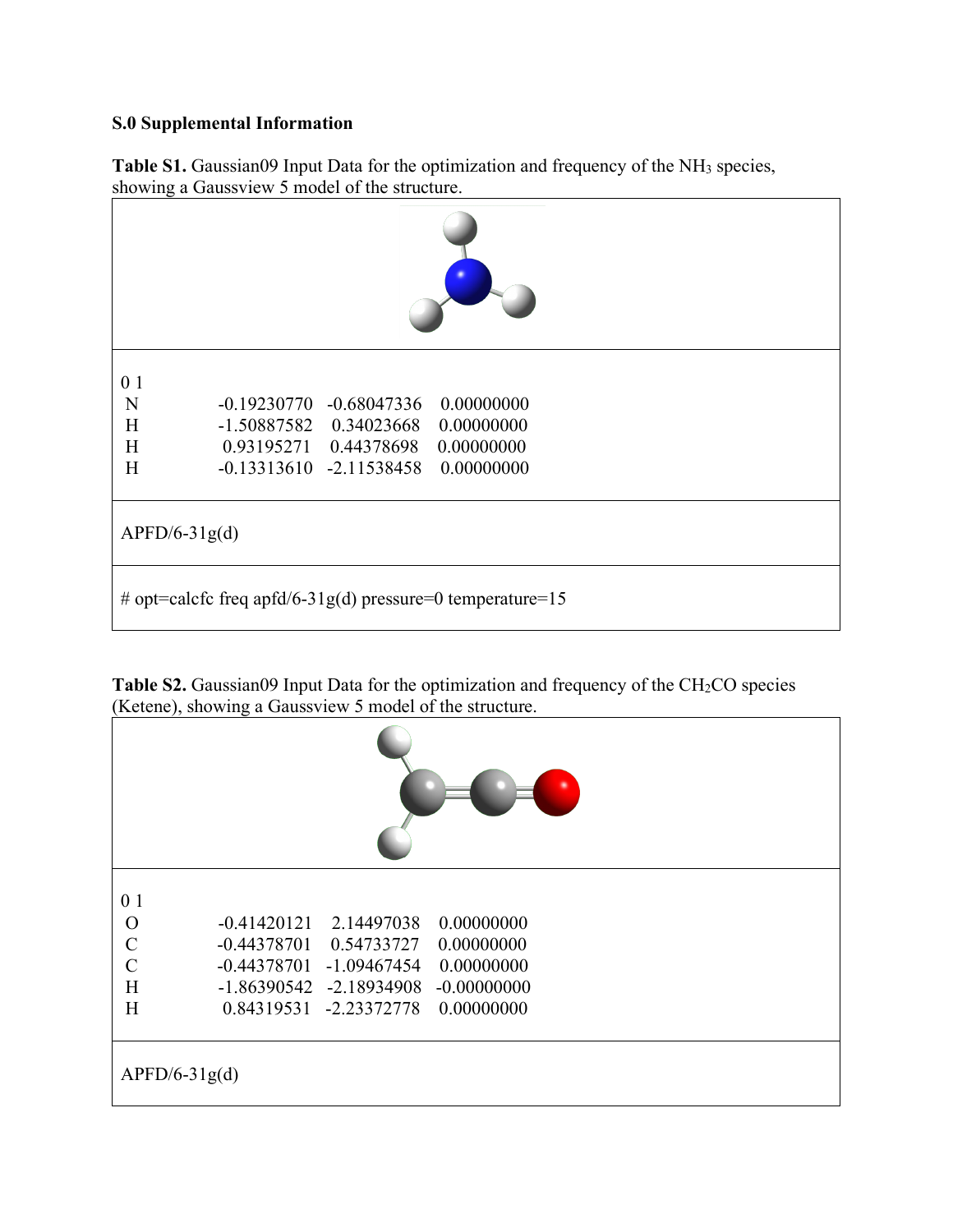# opt=calcfc freq apfd/6-31g(d) pressure=0 temperature=15

**Table S3.** Gaussian09 Input Data for the frequency of the first transition state species, showing a Gaussview 5 model of the structure.

| 0 <sub>1</sub>                                              |  |  |  |  |
|-------------------------------------------------------------|--|--|--|--|
| $\mathbf C$<br>1.08607700<br>$-1.15370400$<br>$-0.00004900$ |  |  |  |  |
| H<br>2.07000500<br>$-1.57163800 -0.00004500$                |  |  |  |  |
| H<br>0.21642500<br>$-0.00036700$<br>$-1.77162200$           |  |  |  |  |
| $\mathbf C$<br>0.13142400<br>0.91926700<br>0.00007900       |  |  |  |  |
| N<br>$-1.99147300$<br>$-0.11887200$<br>$-0.00004900$        |  |  |  |  |
| H<br>$-2.45130600$<br>$-0.44259900$<br>0.83164400           |  |  |  |  |
| H<br>$-1.87583400$<br>0.87836800<br>0.00071800              |  |  |  |  |
| 0.80023300<br>$\mathcal{O}$<br>1.28928300<br>$-0.00003700$  |  |  |  |  |
| H<br>$-2.45291400$<br>$-0.44098600$<br>$-0.83148900$        |  |  |  |  |
| $APFD/6-31g(d)$                                             |  |  |  |  |
| # freq apfd/6-31g(d) pressure=0 temperature=15              |  |  |  |  |

**Table S4.** Gaussian09 Input Data for the frequency of the second transition state species, showing a Gaussview 5 model of the structure.

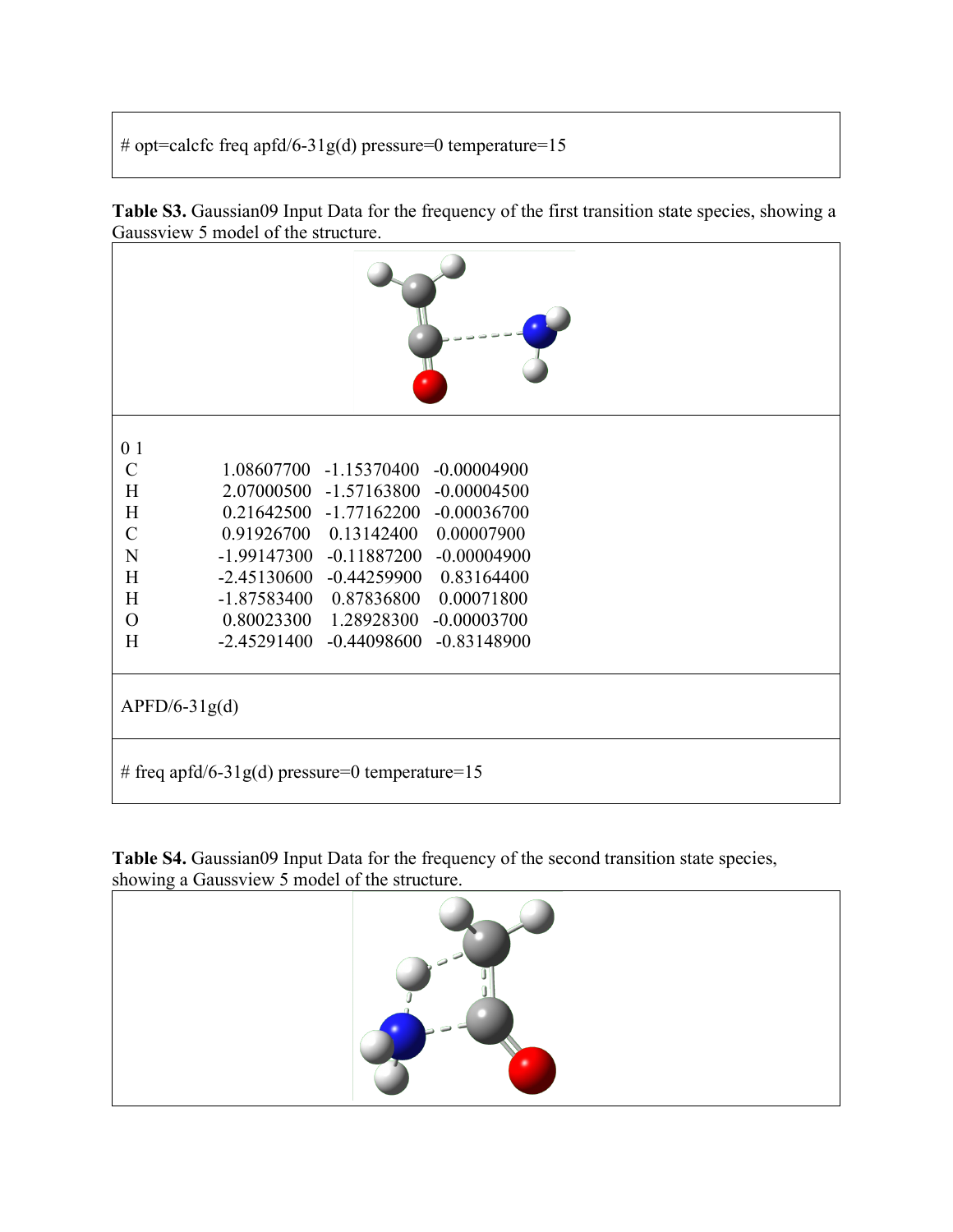| 0 1             |                                                |               |               |
|-----------------|------------------------------------------------|---------------|---------------|
| $\mathcal{C}$   | 0.31813700                                     | $-0.07879500$ | 0.08508300    |
| $\mathcal{C}$   | 0.26994800                                     | 1.34157300    | $-0.06615900$ |
| H               | 1.20020100                                     | 1.85001900    | $-0.31503100$ |
| H               | $-0.30318900$                                  | 1.85601300    | 0.71066900    |
| $\Omega$        | 1.10213800                                     | $-0.98500800$ | 0.01455200    |
| N               | $-1.28005700$                                  | $-0.36041700$ | $-0.03167900$ |
| H               | $-1.45556300$                                  | $-1.09082400$ | $-0.72107000$ |
| H               | $-1.06457000$                                  | 0.80206900    | $-0.52243600$ |
| H               | $-1.76210000$                                  | $-0.59096400$ | 0.83966600    |
|                 |                                                |               |               |
|                 |                                                |               |               |
| $APFD/6-31g(d)$ |                                                |               |               |
|                 |                                                |               |               |
|                 |                                                |               |               |
|                 | # freq apfd/6-31g(d) pressure=0 temperature=15 |               |               |

**Table S5.** Gaussian09 Input Data for the optimization and frequency of the CH<sub>3</sub>CONH<sub>2</sub> product species, showing a Gaussview 5 model of the structure.

| 0 <sub>1</sub>  |                                |            |  |  |  |
|-----------------|--------------------------------|------------|--|--|--|
| $\mathcal{C}$   | $-0.07396450$<br>$-0.81360946$ | 0.00000000 |  |  |  |
| $\mathcal{C}$   | $-1.27218933$<br>1.67159772    | 0.00000000 |  |  |  |
| $\overline{N}$  | $-1.98224862$<br>$-1.27218933$ | 0.00000000 |  |  |  |
| $\mathbf O$     | $-0.05917160$<br>1.18343194    | 0.00000000 |  |  |  |
| H               | $-3.53550314$<br>$-0.66568046$ | 0.00000000 |  |  |  |
| H               | $-2.85502973$<br>-2.54437866   | 0.00000000 |  |  |  |
| H               | 2.64792913<br>$-0.35502958$    | 0.00000000 |  |  |  |
| H               | 3.18047354<br>$-1.80473370$    | 0.00000000 |  |  |  |
| H               | 1.73076932<br>$-2.79585795$    | 0.00000000 |  |  |  |
| $APFD/6-31g(d)$ |                                |            |  |  |  |